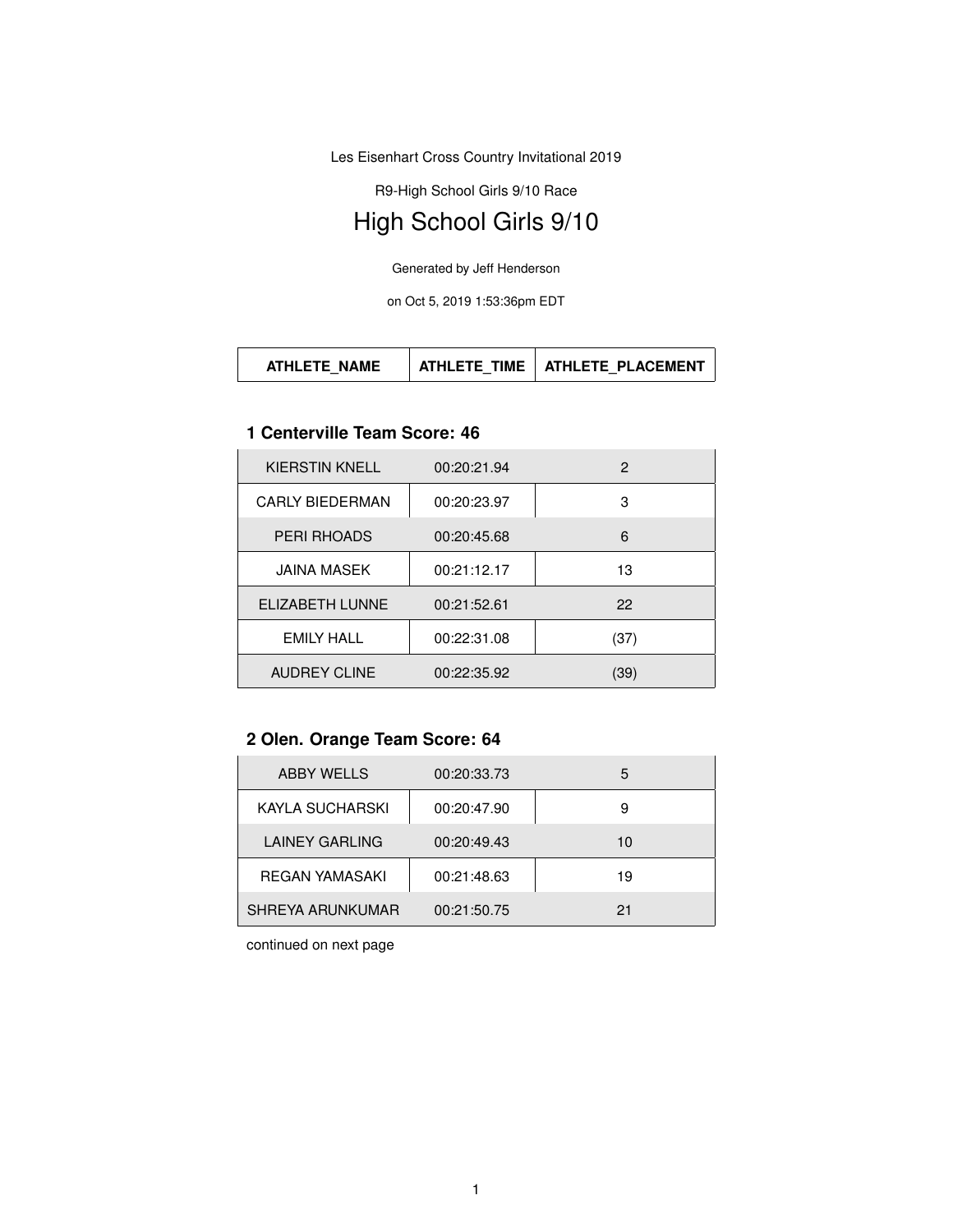continued from previous page

| ATHLETE NAME          | ATHLETE TIME | <b>ATHLETE PLACEMENT</b> |
|-----------------------|--------------|--------------------------|
| <b>LAUREN MCCANN</b>  | 00:22:37.85  | (40)                     |
| <b>BELLA HOMORODY</b> | 00:22:39.70  | (42)                     |

## **3 Wester. North Team Score: 103**

| <b>PAIGE MIRACLE</b> | 00:20:30.83 | 4    |
|----------------------|-------------|------|
| AMANDA COOPER        | 00:20:54.31 | 11   |
| <b>HANNAH HUTTO</b>  | 00:22:09.05 | 28   |
| <b>EMILY WIDMAN</b>  | 00:22:09.10 | 29   |
| <b>COLLEEN LYNCH</b> | 00:22:18.84 | 31   |
| <b>ERIN MAYLE</b>    | 00:22:27.09 | (33) |
| ASIYA BOOTH          | 00:22:39.16 | (41) |

## **4 Olen. Liberty Team Score: 140**

| <b>TORRANCE TURNER</b>   | 00:21:28.49 | 16   |
|--------------------------|-------------|------|
| <b>KATELYN MCDONNELL</b> | 00:21:50.68 | 20   |
| <b>HOLLY GLUCK</b>       | 00:22:04.18 | 24   |
| <b>MORGAN RAMSEY</b>     | 00:22:30.46 | 36   |
| NATALIE KRAMER           | 00:22:51.67 | 44   |
| SOPHIA SHEAR             | 00:22:56.89 | (46) |
| <b>PAIGE BARLOW</b>      | 00:22:57.32 | (47) |

## **5 Little Miami Team Score: 142**

| <b>GRACE BIDDLE</b> | 00:20:02.44 |    |
|---------------------|-------------|----|
| <b>JANE LOFFER</b>  | 00:21:18.17 | 14 |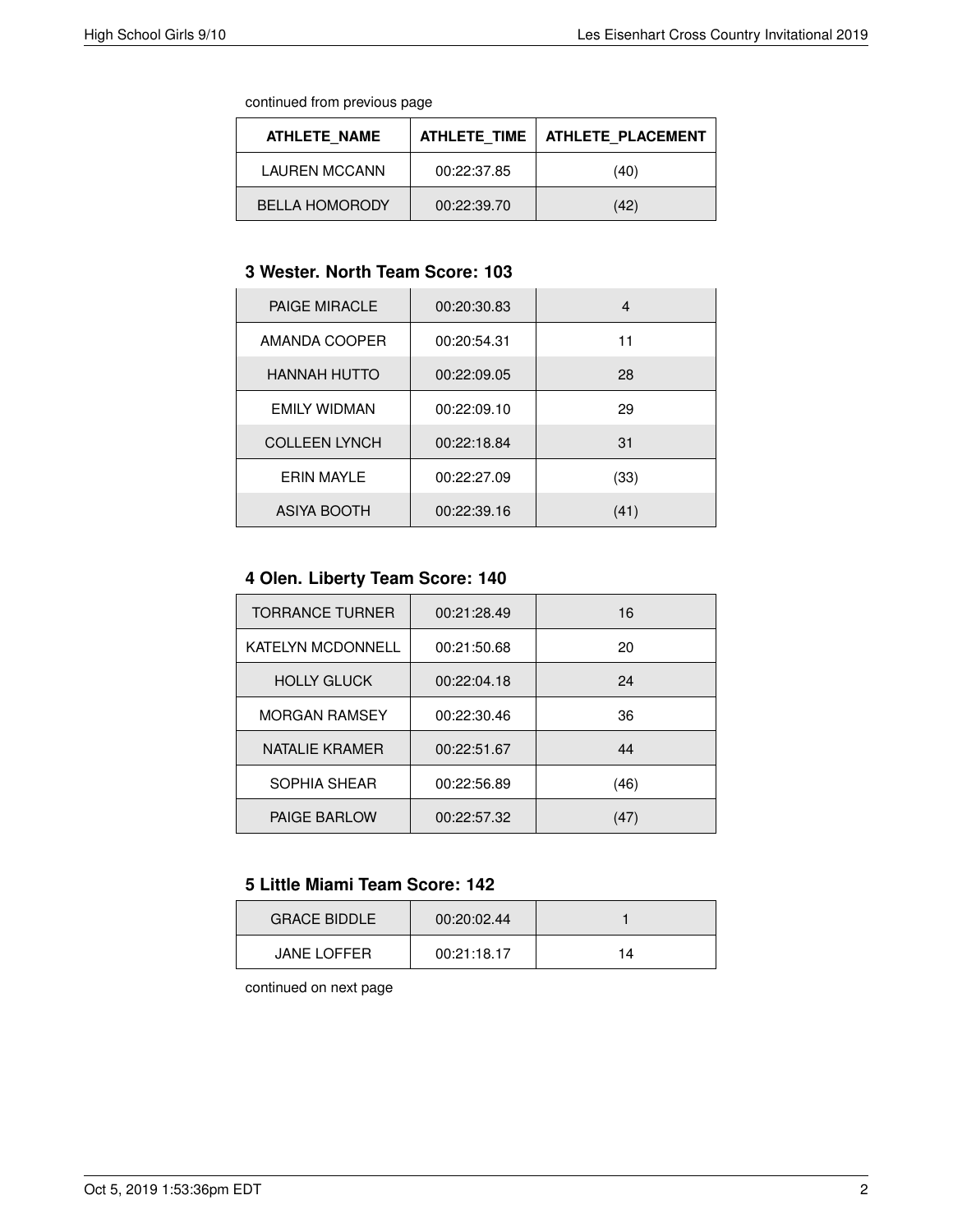continued from previous page

| <b>ATHLETE NAME</b>   | <b>ATHLETE TIME</b> | <b>ATHLETE PLACEMENT</b> |
|-----------------------|---------------------|--------------------------|
| NATALIE HENDERSON     | 00:22:27.35         | 34                       |
| <b>ISABEAU PRICE</b>  | 00:22:34.39         | 38                       |
| <b>MARIA SNELLING</b> | 00:23:38.19         | 55                       |
| ABBY HOCKSTOCK        | 00:28:04.46         | (99)                     |

#### **6 Dub. Coffman Team Score: 150**

| <b>KENDALL STARR</b>     | 00:21:25.24 | 15   |
|--------------------------|-------------|------|
| <b>ADDISON HEYOB</b>     | 00:21:59.23 | 23   |
| MACKENZIE PRITCHARD      | 00:22:16.72 | 30   |
| <b>GWENDOLYN GUTHRIE</b> | 00:22:25.37 | 32   |
| <b>MARIBEL PAGAN</b>     | 00:23:02.76 | 50   |
| <b>CAITLYN MARSICO</b>   | 00:23:04.47 | (51) |
| <b>CHRISTINA JIN</b>     | 00:23:15.83 | (53) |

## **7 Thom. Worthington Team Score: 172**

| <b>HADLEY KULINA</b>     | 00:20:47.06 | 8    |
|--------------------------|-------------|------|
| NATALIE LAUGHMAN         | 00:21:10.68 | 12   |
| <b>KENNEDY MACEROLLO</b> | 00:22:49.73 | 43   |
| ELLA FLEDDERJOHANN       | 00:23:02.13 | 49   |
| <b>CATHERINE SCHAUB</b>  | 00:23:48.92 | 60   |
| <b>SLOANE TEMPLE</b>     | 00:24:04.80 | (66) |
| KAITLYN BROEHL           | 00:25:59.09 | (94) |

## **8 Pick. Central Team Score: 189**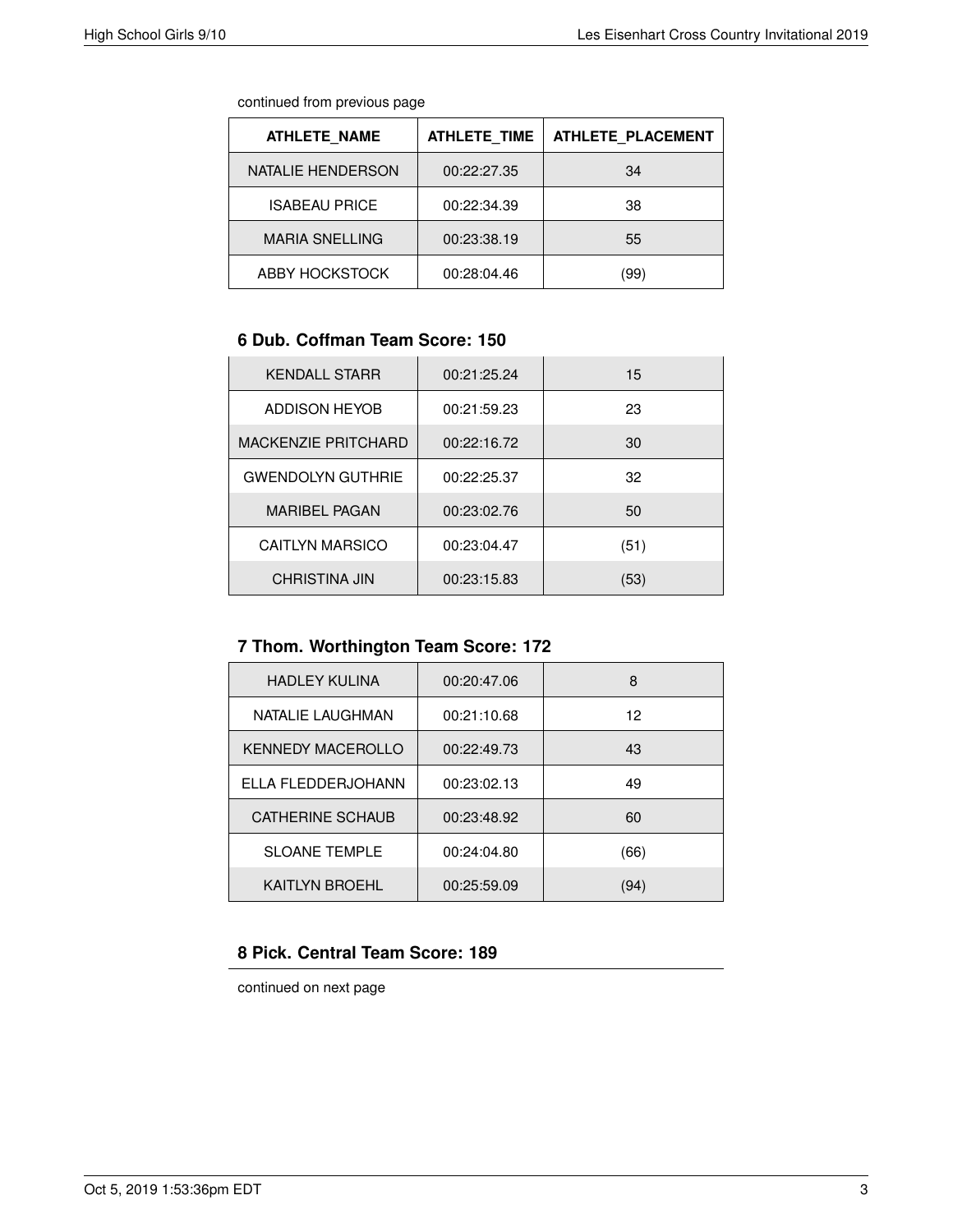| continued from previous page |  |  |
|------------------------------|--|--|
|                              |  |  |

| <b>ATHLETE NAME</b>    | <b>ATHLETE TIME</b> | <b>ATHLETE PLACEMENT</b> |
|------------------------|---------------------|--------------------------|
| <b>BRENNA TODD</b>     | 00:21:31.76         | 17                       |
| <b>EMILY GREEN</b>     | 00:21:38.26         | 18                       |
| <b>MALLORY SCHMIDT</b> | 00:22:07.73         | 25                       |
| <b>KAT MOSS</b>        | 00:24:02.03         | 64                       |
| <b>LAUREN SEAVER</b>   | 00:24:02.90         | 65                       |
| <b>DISHA HOQUE</b>     | 00:25:03.45         | (84)                     |
| ELIZABETH LEASURE      | 00:25:15.90         | (86)                     |

#### **9 Lancaster Team Score: 247**

| <b>GRACIE THRESS</b>  | 00:22:08.82 | 27   |
|-----------------------|-------------|------|
| AVA HOLBROOK          | 00:22:29.66 | 35   |
| <b>SYLVIA BOYDEN</b>  | 00:22:55.07 | 45   |
| <b>TAYLOR HABERLE</b> | 00:23:55.30 | 62   |
| DIANA WOO             | 00:24:40.31 | 78   |
| <b>HALEY WALKER</b>   | 00:27:48.35 | (98) |

# **10 GlenOak Team Score: 269**

| SOPHIA JANSSEN          | 00:22:08.49 | 26   |
|-------------------------|-------------|------|
| <b>JULIA MARMON</b>     | 00:23:12.96 | 52   |
| DAMARA SMITH            | 00:23:38.39 | 56   |
| KAYLEIGH HEIM           | 00:24:05.76 | 67   |
| <b>NOELLE MEISTER</b>   | 00:24:06.31 | 68   |
| <b>KATE WEISBROD</b>    | 00:24:16.09 | (71) |
| <b>MICHAELA WALTHER</b> | 00:24:17.37 | 73)  |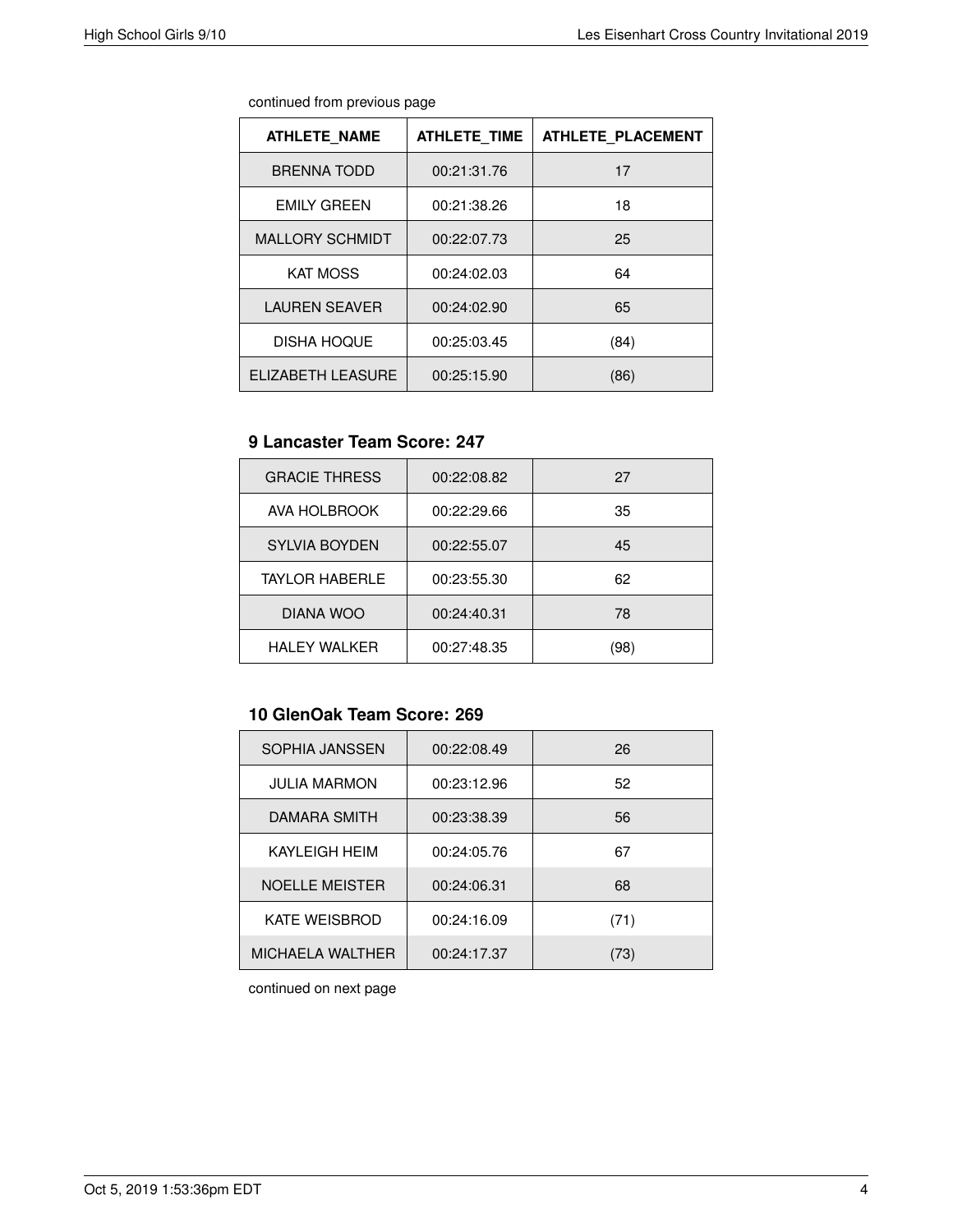continued from previous page

| <b>ATHLETE NAME</b> | ATHLETE TIME | <b>ATHLETE PLACEMENT</b> |
|---------------------|--------------|--------------------------|
|---------------------|--------------|--------------------------|

#### **11 Upper Arlington Team Score: 320**

| <b>JENNA DROBNY</b>      | 00:23:42.90 | 57   |
|--------------------------|-------------|------|
| SIMONE MCCRAW            | 00:23:44.73 | 58   |
| EMMA MORGAN LARSEN       | 00:23:45.54 | 59   |
| <b>MADDIE SPAINE</b>     | 00:24:07.11 | 70   |
| <b>EMILY VANDERHORST</b> | 00:24:32.40 | 76   |
| <b>FIA GALLICCHIO</b>    | 00:24:50.05 | (82) |
| SOPHIA TZAGOURNIS        | 00:25:29.77 | (92) |

### **12 Pick. North Team Score: 327**

| RYONA GILMORE           | 00:23:31.06 | 54   |
|-------------------------|-------------|------|
| ALEXA CARTE             | 00:23:52.58 | 61   |
| <b>COLLEEN HEALY</b>    | 00:23:59.90 | 63   |
| <b>EMMA TOWNSEND</b>    | 00:24:16.91 | 72   |
| <b>CAITLYN O'MALLEY</b> | 00:24:35.12 | 77   |
| <b>MADI COX</b>         | 00:24:58.43 | (83) |
| ARDEN SANTA             | 00:25:29.51 | (91) |

### **13 Gah. Lincoln Team Score: 359**

| <b>BAILEY WARNER</b>   | 00:22:59.43 | 48 |
|------------------------|-------------|----|
| <b>RILEY MCHALE</b>    | 00:24:06.55 | 69 |
| <b>CAROLINE KUIKEN</b> | 00:24:30.70 | 75 |
| <b>HANNAH BYAS</b>     | 00:24:40.52 | 79 |